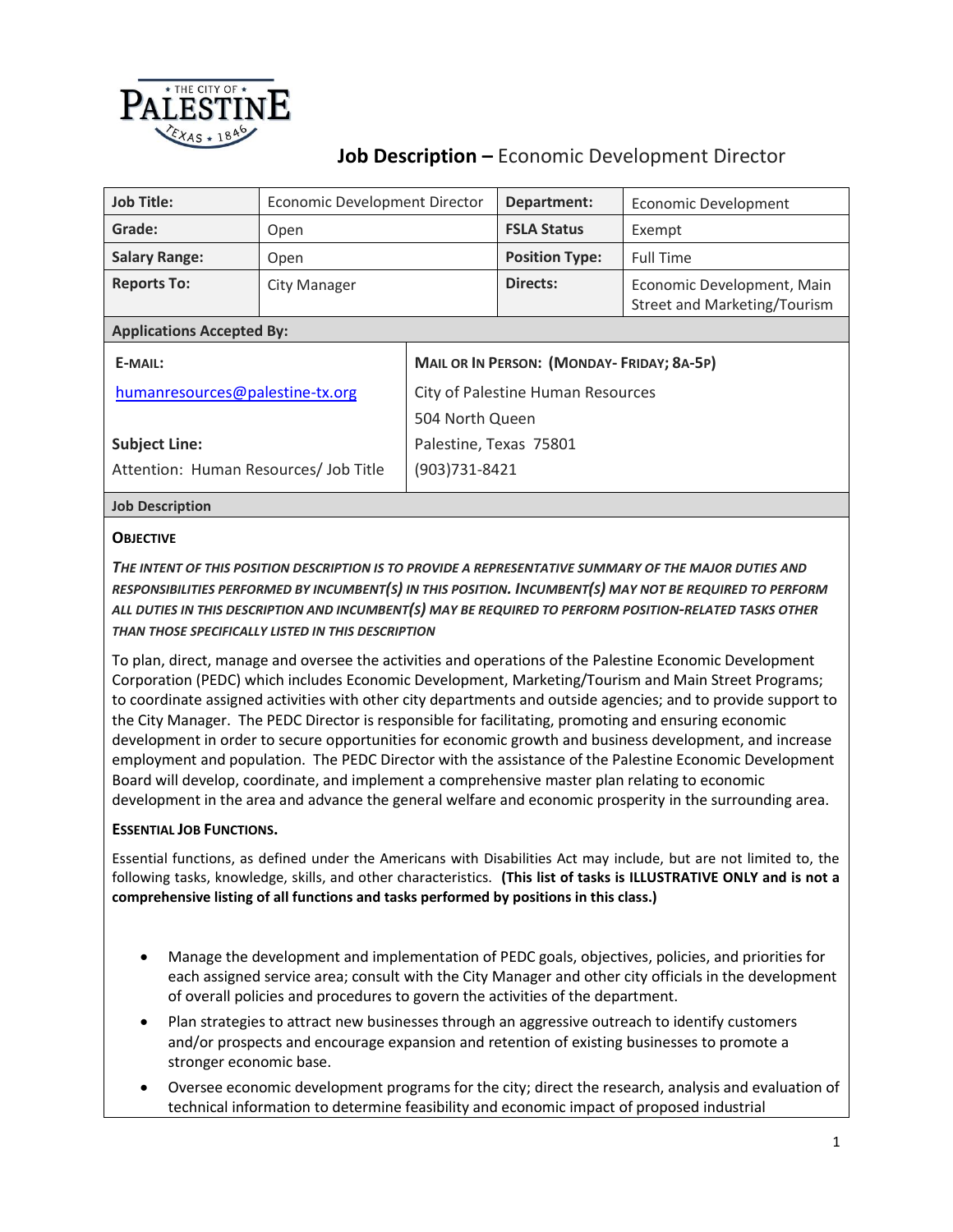

## **Job Description –** Economic Development Director

expansions and developments.

- Contact and market the city to outside agencies and enterprises. (i.e. private investors, developers, realtors, etc.); conduct tours of industrial and commercial sites and available facilities; gather business related data and demographics and develop marketing materials.
- Coordinate economic development negotiations with the City Manager, PEDC Board, County Judge and Commissioners
- Recommend and administer policies and procedures. Direct the research, analysis and evaluation of technical information to determine feasibility and economic impact of proposed industrial expansions and developments.
- Establish, within city policy, appropriate service and staffing levels; monitor and evaluate the efficiency and effectiveness of service delivery methods and procedures; allocate resources accordingly.
- Coordinate the activities of the Palestine Economic Development Board and non-profit Development Corporation.
- Oversee and coordinate the development and administration of the PEDC budget; approve the forecast of funds needed for staffing, equipment, materials, and supplies; approve expenditures and implement budgetary adjustments as appropriate and necessary. Take any recommended changes before the PEDC Board and City Council for approval.
- Review grant applications; actively identify and pursue additional sources of funding for the department's programs; develop financing alternatives.
- Explain, justify and defend PEDC programs, policies, and activities; negotiate and resolve sensitive and controversial issues.
- Represent the PEDC and act as a liaison to other city departments, elected officials and outside agencies; coordinate activities with those of other departments and outside agencies. Brief and advise appropriate parties regarding economic development projects in person and through written reports.
- Provide staff assistance to the City Manager; participate on a variety of boards, commissions and committees; plan and coordinate department activities with the City Manager; prepare and present staff reports and other necessary correspondence.
- Evaluate program effectiveness.
- Represent the PEDC Board at various local, regional, state, and national meetings.
- Assist in retaining current and securing additional funding sources.
- Develop a comprehensive marketing plan that coordinates the images and stories of the PEDC, Main Street, and Marketing/Tourism divisions.

#### **OTHER IMPORTANT JOB FUNCTIONS**

- Operational characteristics, services and activities of comprehensive economic development programs.
- Modern and complex principles and practices of public sector management.
- Organizational and management practices as applied to the analysis and evaluation of programs, policies and operational needs.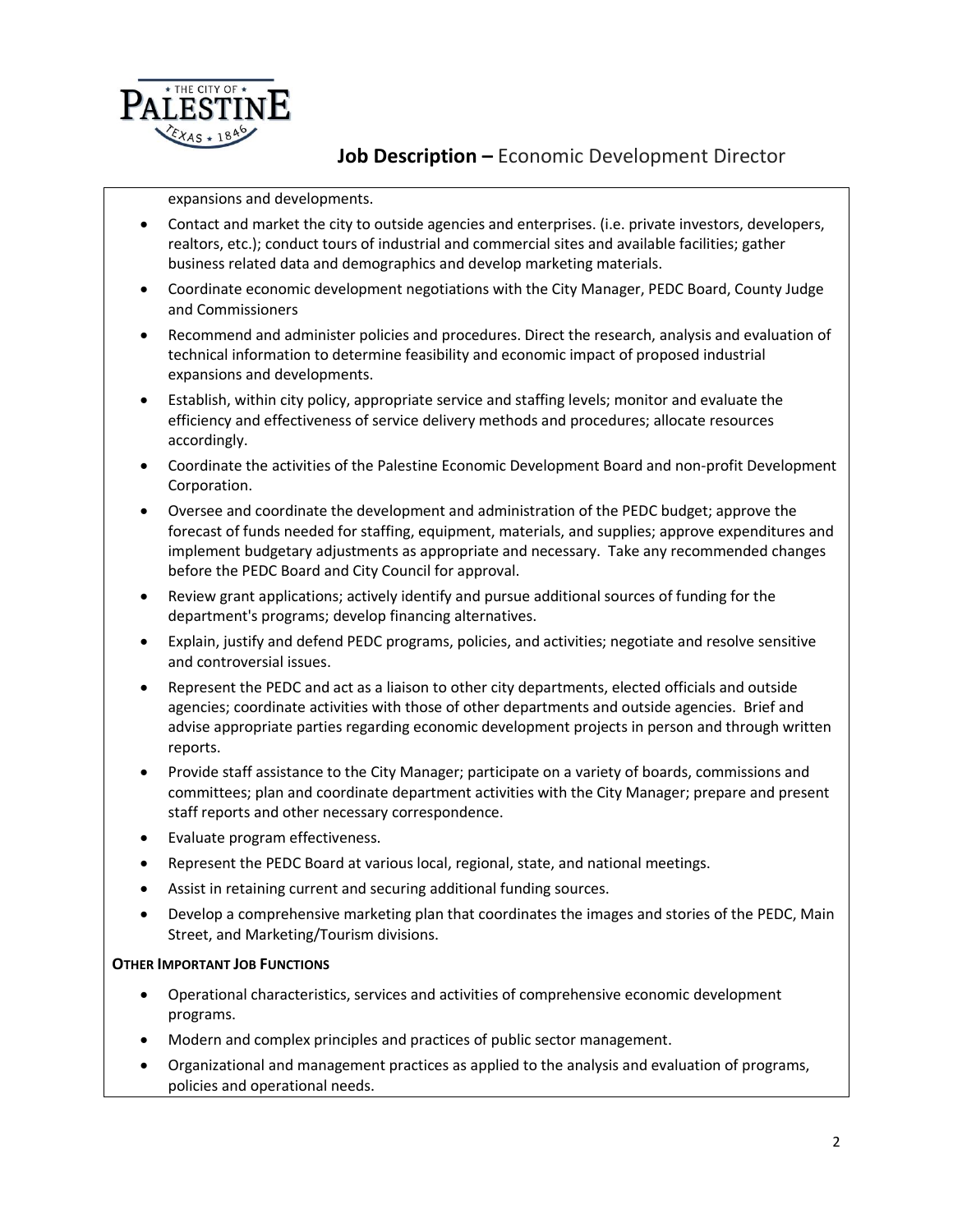

# **Job Description –** Economic Development Director

- Methods and techniques of effective grant application and proposal preparation.
- Advanced principles and practices of municipal budget preparation and administration.
- Principles of supervision, training and performance evaluation.
- Management skills to analyze programs, policies and operational needs.
- Pertinent Federal, State and local laws, codes and regulations.
- Principles and practices of program development and administration.
- Plan, organize, direct and coordinate the work of lower level staff.
- Select, supervise, train and evaluate staff.
- Delegate authority and responsibility.
- Lead and direct the operations, services and activities of the Economic Development Department.
- Identify and respond to community and City Council issues, concerns and needs.
- Develop and administer departmental goals, objectives, and procedures.
- Prepare clear and concise administrative and financial reports.
- Prepare and administer large and complex budgets.
- Analyze problems, identify alternative solutions, project consequences of proposed actions and implement recommendations in support of goals.
- Research, analyze, and evaluate new service delivery methods and techniques.
- Interpret and apply Federal, State and local policies, laws and regulations.
- Prepare and administer state and federal grants.
- Communicate clearly and concisely, both orally and in writing.
- Establish and maintain effective working relationships with those contacted in the course of work including city officials, employees, business leaders, civic groups, and the general public.
- Other duties as assigned.

### **ACCEPTABLE EXPERIENCE AND TRAINING**

- Four years of increasingly responsible experience in economic development or public administration including two years of management and administrative experience.
- Equivalent to a Bachelor's degree from an accredited college or university with major course work in economic development, marketing, urban planning, public administration, business administration, economics or related field.

### **CERTIFICATIONS AND LICENSES REQUIRED**

Must possess a Valid Texas motor vehicle driver's license. Certified Economic Developer certification (CEcD) preferred.

### **PHYSICAL DEMANDS**

May be subject to sitting for long periods of time. Standing and walking and lifting objects weighing up to 25pounds.